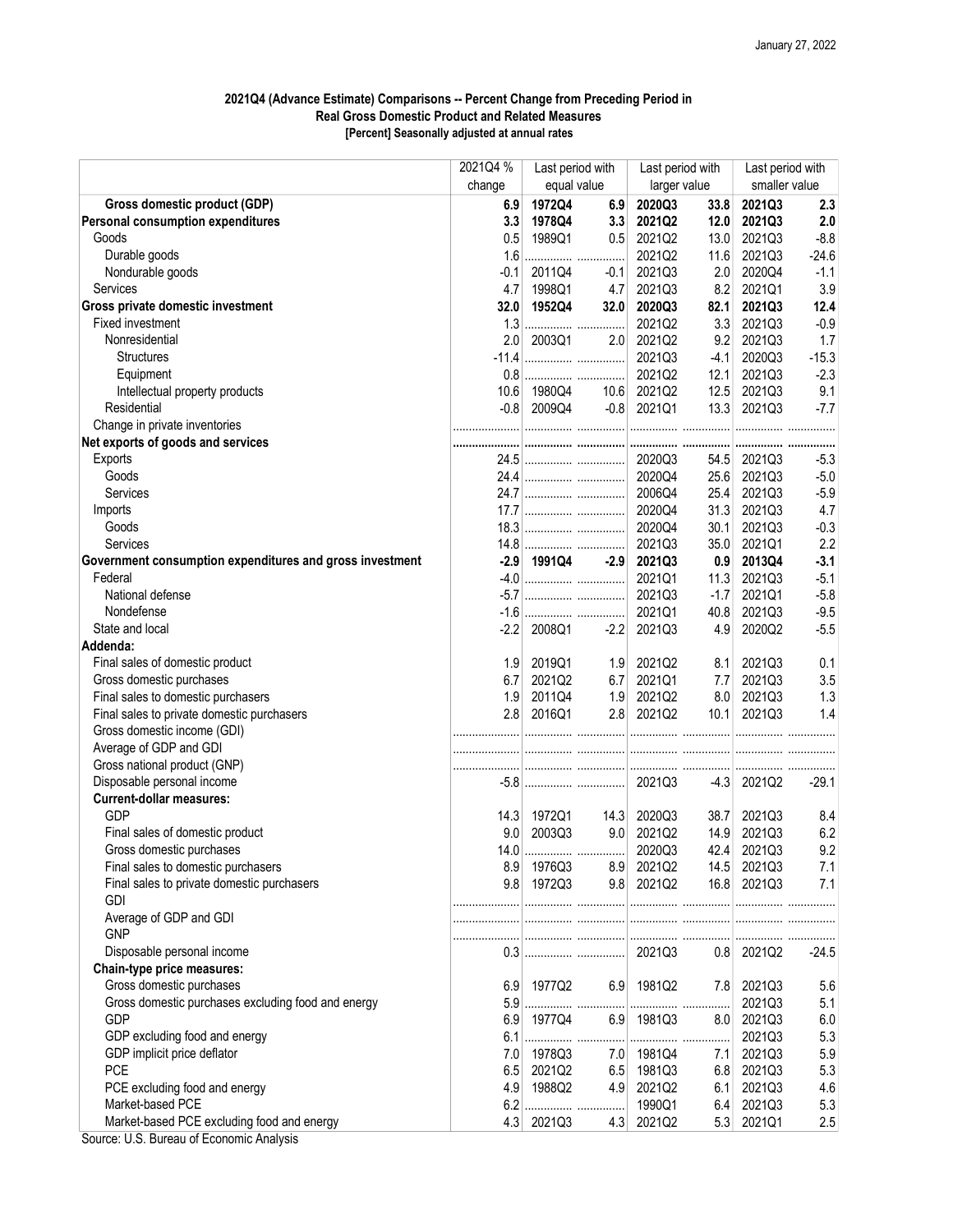## 2021Q4 (Advance Estimate) Comparisons -- Contributions to Percent Change in Real Gross Domestic Product

| 2021Q4       | Last period with<br>equal value |                                                                                                                 | Last period with<br>larger value |         | Last period with |         |
|--------------|---------------------------------|-----------------------------------------------------------------------------------------------------------------|----------------------------------|---------|------------------|---------|
| contribution |                                 |                                                                                                                 |                                  |         | smaller value    |         |
|              |                                 |                                                                                                                 |                                  |         |                  |         |
| 6.9          | 1972Q4                          | 6.9                                                                                                             | 2020Q3                           | 33.8    | 2021Q3           | 2.3     |
|              |                                 |                                                                                                                 |                                  |         |                  |         |
|              | 1988Q3                          | 2.25                                                                                                            | 2021Q2                           | 7.92    | 2021Q3           | 1.35    |
|              |                                 |                                                                                                                 | 2021Q2                           | 2.99    | 2021Q3           | $-2.21$ |
|              |                                 | 0.14                                                                                                            | 2021Q2                           | 1.01    | 2021Q3           | $-2.52$ |
|              |                                 |                                                                                                                 | 2021Q3                           | 0.30    | 2020Q4           | $-0.17$ |
|              |                                 |                                                                                                                 | 2021Q3                           | 3.57    | 2021Q1           | 1.75    |
|              |                                 |                                                                                                                 | 2020Q3                           | 11.71   | 2021Q3           | 2.05    |
|              | 2009Q3                          | 0.25                                                                                                            | 2021Q2                           | 0.61    | 2021Q3           | $-0.16$ |
|              |                                 |                                                                                                                 | 2021Q2                           | 1.21    | 2021Q3           | 0.22    |
|              | 1966Q2                          | $-0.30$                                                                                                         | 2021Q3                           | $-0.11$ | 2020Q3           | $-0.46$ |
| 0.05         | 1951Q2                          | 0.05                                                                                                            | 2021Q2                           | 0.66    | 2021Q3           | $-0.13$ |
|              |                                 |                                                                                                                 | 2021Q2                           | 0.62    | 2021Q3           | 0.46    |
|              | 2011Q1                          | $-0.03$                                                                                                         | 2021Q1                           | 0.60    | 2021Q3           | $-0.38$ |
|              |                                 |                                                                                                                 | 2020Q3                           | 6.84    | 2021Q3           | 2.20    |
|              |                                 |                                                                                                                 | 2020Q2                           | 1.53    | 2021Q3           | $-1.26$ |
|              |                                 |                                                                                                                 | 2020Q3                           | 4.64    | 2021Q3           | $-0.59$ |
|              | 1996Q4                          |                                                                                                                 | 2020Q3                           | 4.75    | 2021Q3           | $-0.39$ |
|              |                                 |                                                                                                                 | 2002Q1                           | 0.75    | 2021Q3           | $-0.19$ |
|              |                                 |                                                                                                                 | 2021Q3                           | $-0.68$ | 2020Q4           | $-3.73$ |
|              |                                 |                                                                                                                 | 2021Q3                           | 0.04    | 2020Q4           | $-3.04$ |
|              | 2014Q4                          | $-0.34$                                                                                                         | 2021Q1                           | $-0.05$ | 2021Q3           | $-0.72$ |
|              | 2000Q1                          | $-0.51$                                                                                                         | 2021Q3                           | 0.17    | 2013Q4           | $-0.58$ |
| $-0.27$      | 1968Q2                          | $-0.27$                                                                                                         | 2021Q1                           | 0.78    | 2021Q3           | $-0.35$ |
| $-0.22$      | 2014Q1                          | $-0.22$                                                                                                         | 2021Q3                           | $-0.07$ | 2021Q1           | $-0.25$ |
|              | 2017Q1                          | $-0.04$                                                                                                         | 2021Q1                           | 1.02    | 2021Q3           | $-0.29$ |
|              |                                 |                                                                                                                 | 2021Q3                           | 0.52    | 2020Q2           | $-0.45$ |
|              |                                 | 2.25<br>$0.14$ 1970Q3<br>0.25<br>$-0.30$<br>0.53<br>$-0.03$<br>1.71<br>$-0.34$<br>$-0.51$<br>$-0.04$<br>$-0.24$ | 1.71                             |         |                  |         |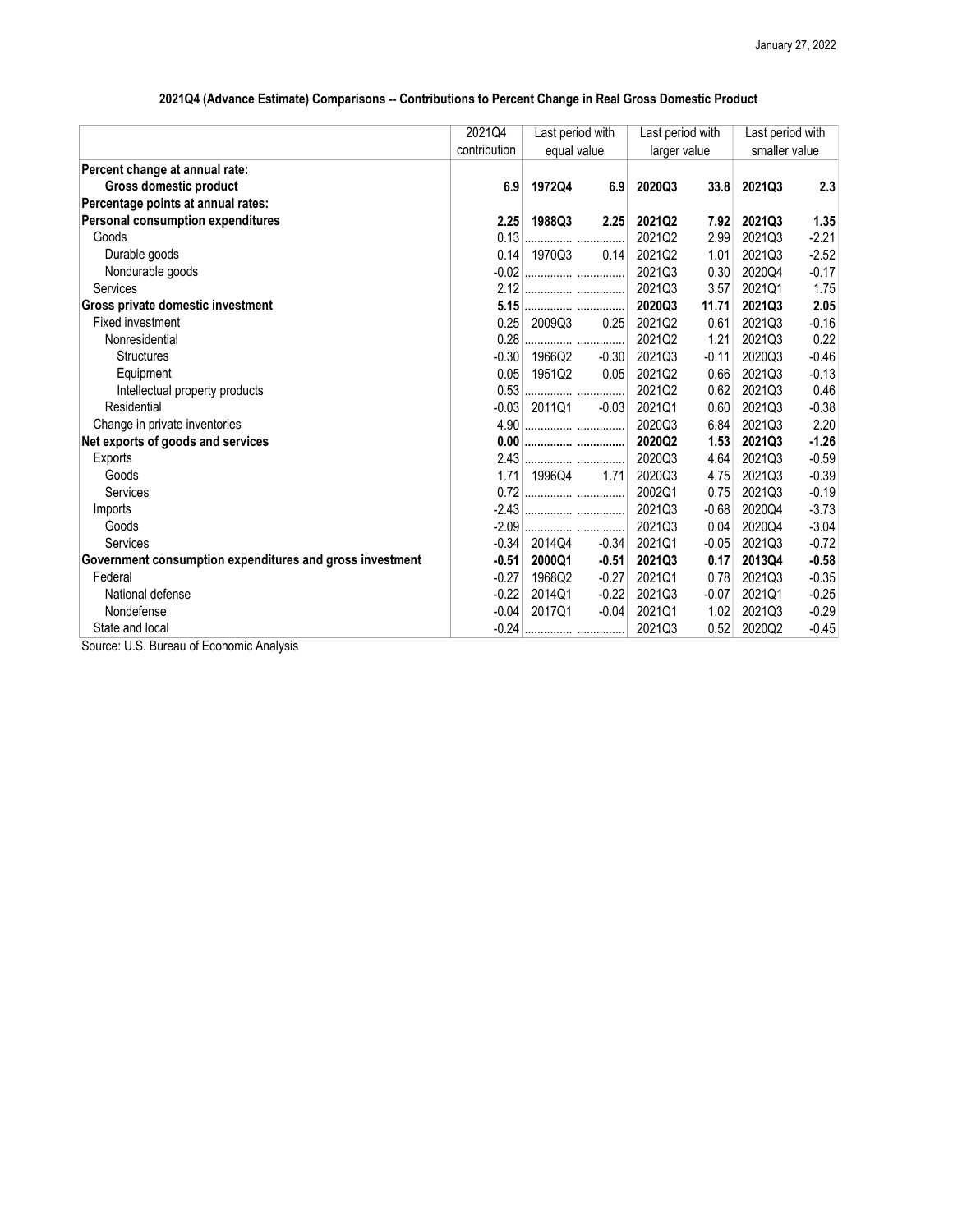## 2021 (Advance Estimate) Comparisons -- Percent Change from Preceding Period in Real Gross Domestic Product and Related Measures

[Percent]

|                                                          | 2021 %<br>change | Last period with<br>equal value |        | Last period with<br>larger value |        | Last period with<br>smaller value |         |
|----------------------------------------------------------|------------------|---------------------------------|--------|----------------------------------|--------|-----------------------------------|---------|
| Gross domestic product (GDP)                             |                  | 5.7                             |        | 1984                             | 7.2    | 2020                              | $-3.4$  |
| Personal consumption expenditures                        |                  | 7.9                             |        | 1946                             | 12.4   | 2020                              | $-3.8$  |
| Goods                                                    |                  |                                 |        | 1946                             | 18.5   | 2020                              | 4.6     |
| Durable goods                                            | 18.0             |                                 |        | 1955                             | 21.3   | 2020                              | 7.7     |
| Nondurable goods                                         | 9.0              | 1946                            | 9.0    | 1936                             | 11.4   | 2020                              | 3.1     |
| Services                                                 | 5.9              | 1964                            | 5.9    | 1943                             | 8.0    | 2020                              | $-7.5$  |
| Gross private domestic investment                        | 9.5              | 1998                            | 9.5    | 2012                             | 11.0   | 2020                              | $-5.5$  |
| Fixed investment                                         |                  | 1993                            | 7.7    |                                  |        |                                   | $-2.7$  |
|                                                          | 7.7              |                                 |        | 2012                             | 10.0   | 2020                              |         |
| Nonresidential                                           |                  |                                 |        | 2012                             | 9.5    | 2020                              | $-5.3$  |
| <b>Structures</b>                                        |                  |                                 |        | 2019                             | 2.0    | 2020                              | $-12.5$ |
| Equipment                                                |                  |                                 |        | 2011                             | 13.4   | 2020                              | $-8.3$  |
| Intellectual property products                           |                  |                                 |        | 1999                             | 13.0   | 2020                              | 2.8     |
| Residential                                              | 9.0              | 1994                            | 9.0    | 2015                             | 10.2   | 2020                              | 6.8     |
| Change in private inventories                            |                  |                                 |        |                                  |        |                                   |         |
| Net exports of goods and services                        |                  |                                 |        |                                  |        |                                   |         |
| Exports                                                  |                  |                                 |        | 2011                             | 7.2    | 2020                              | $-13.6$ |
| Goods                                                    | 7.6              | 2005                            | 7.6    | 2010                             | 15.1   | 2020                              | $-10.2$ |
| Services                                                 |                  |                                 |        | 2019                             | $-0.1$ | 2020                              | $-19.8$ |
| Imports                                                  |                  |                                 |        | 1984                             | 24.3   | 2020                              | $-8.9$  |
| Goods                                                    |                  |                                 |        | 2010                             | 15.4   | 2020                              | $-5.6$  |
| Services                                                 |                  |                                 |        | 2000                             | 12.7   | 2020                              | $-22.6$ |
| Government consumption expenditures and gross investment | 0.5              | 2017                            | 0.5    | 2020                             | 2.5    | 2014                              | $-0.9$  |
| Federal                                                  | 0.6              | 1974                            | 0.6    | 2020                             | 5.0    | 2017                              | 0.3     |
| National defense                                         | $-0.9$           | 2000                            | $-0.9$ | 2020                             | 2.9    | 2015                              | $-2.1$  |
|                                                          |                  |                                 |        |                                  |        |                                   |         |
| Nondefense                                               | 2.8              | 1997                            | 2.8    | 2020                             | 8.1    | 2019                              | 1.6     |
| State and local                                          | 0.3              | 2008                            | 0.3    | 2020                             | 0.9    | 2014                              | 0.2     |
| Addenda:                                                 |                  |                                 |        |                                  |        |                                   |         |
| Final sales of domestic product                          | 5.4              |                                 |        | 1978                             | 5.5    | 2020                              | $-2.9$  |
| Gross domestic purchases                                 | 6.9              | 1966                            | 6.9    | 1984                             | 8.7    | 2020                              | $-3.0$  |
| Final sales to domestic purchasers                       | 6.5              |                                 |        | 1984                             | 6.8    | 2020                              | $-2.5$  |
| Final sales to private domestic purchasers               | 7.9              | 1935                            | 7.9    | 1955                             | 8.5    | 2020                              | $-3.6$  |
| Gross domestic income (GDI)                              |                  |                                 |        |                                  |        |                                   |         |
| Average of GDP and GDI                                   |                  |                                 |        |                                  |        |                                   |         |
| Gross national product (GNP)                             | .                |                                 |        |                                  |        |                                   |         |
| Disposable personal income                               | 2.1              | 2011                            | 2.1    | 2020                             | 6.2    | 2016                              | 1.8     |
| <b>Current-dollar measures:</b>                          |                  |                                 |        |                                  |        |                                   |         |
| <b>GDP</b>                                               | 10.0             | 1950                            | 10.0   | 1984                             | 11.1   | 2020                              | $-2.2$  |
| Final sales of domestic product                          |                  |                                 |        |                                  |        |                                   |         |
|                                                          |                  |                                 |        | 1981                             | 11.0   | 2020                              | $-1.6$  |
| Gross domestic purchases                                 |                  |                                 |        | 1984                             | 12.3   | 2020                              | $-1.9$  |
| Final sales to domestic purchasers                       |                  |                                 |        | 1981                             | 10.9   | 2020                              | $-1.3$  |
| Final sales to private domestic purchasers               |                  |                                 |        | 1979                             | 12.4   | 2020                              | $-2.4$  |
| <b>GDI</b>                                               |                  |                                 |        |                                  |        |                                   |         |
| Average of GDP and GDI                                   |                  |                                 |        |                                  |        |                                   |         |
| <b>GNP</b>                                               |                  |                                 |        |                                  |        |                                   |         |
| Disposable personal income                               | 6.1              | 1986                            | 6.1    | 2020                             | 7.5    | 2019                              | 3.8     |
| Chain-type price measures:                               |                  |                                 |        |                                  |        |                                   |         |
| Gross domestic purchases                                 | 3.9              | 1989                            | 3.9    | 1990                             | 4.0    | 2020                              | 1.2     |
| Gross domestic purchases excluding food and energy       | 3.5              | 1984                            | 3.5    | 1990                             | 3.7    | 2020                              | 1.4     |
| <b>GDP</b>                                               |                  |                                 |        | 1982                             | 6.2    | 2020                              | 1.3     |
| GDP excluding food and energy                            | 3.7              | 1990                            | 3.7    | 1989                             | 3.8    | 2020                              | 1.5     |
| GDP implicit price deflator                              | 4.1              |                                 |        | 1982                             | 6.2    | 2020                              | 1.2     |
| <b>PCE</b>                                               | 3.9              | 1988                            | 3.9    | 1990                             | 4.4    | 2020                              | 1.2     |
| PCE excluding food and energy                            |                  |                                 |        | 1991                             | 3.6    | 2020                              | 1.4     |
| Market-based PCE                                         | 3.7              |                                 |        | 1991                             | 3.8    | 2020                              | 1.1     |
|                                                          |                  |                                 |        |                                  |        |                                   |         |
| Market-based PCE excluding food and energy               |                  |                                 |        | 1992                             | 3.3    | 2020                              | 1.3     |